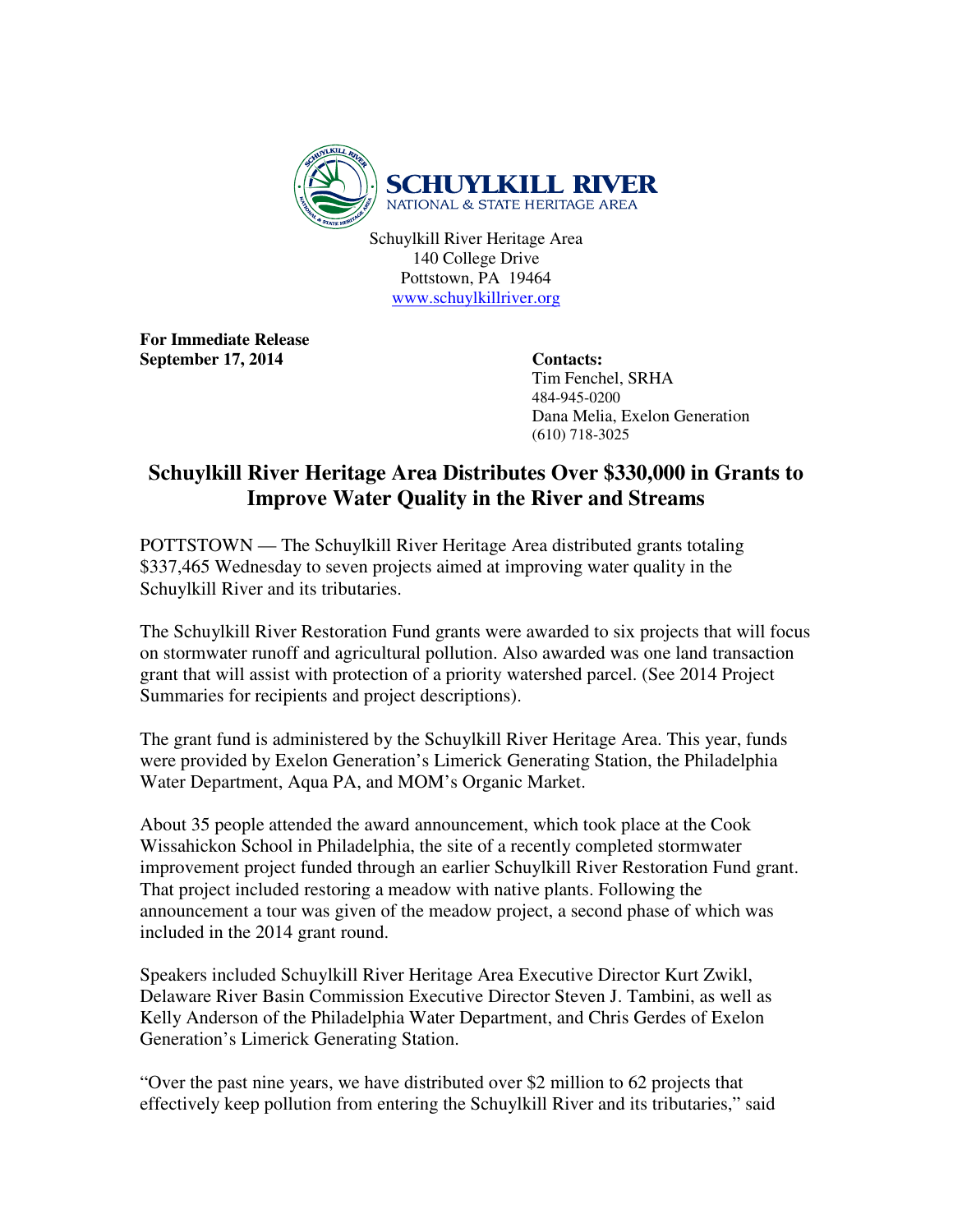Schuylkill River Heritage Area Executive Director Kurt Zwikl. "A clean river is essential to the health of the 1.5 million people who draw drinking water from the river. It is also important to the economic wellbeing of waterfront communities throughout the region."

Grant recipients were carefully selected by an advisory committee consisting of: Exelon Generation, Delaware River Basin Commission, Philadelphia Water Department, Environmental Protection Agency, Pennsylvania Department of Environmental Protection, Partnership for the Delaware Estuary, Schuylkill River Heritage Area, Aqua PA, and the Schuylkill Action Network.

This year, Exelon Generation contributed \$226,534 to the fund, the Philadelphia Water Department donated \$100,000, Aqua PA provided \$5,000 and MOM's Organic Market contributed \$768. All funds not distributed this year will be rolled over into 2015.

"Protecting and preserving the Schuylkill River is very important to us," said Tom Dougherty, Limerick site vice president. "This program is a great partnership between Exelon and other environmental leaders in the community and recognizes the efforts to improve the quality of the Schuylkill River."

The Land Transaction Assistance Grants program, introduced three years ago, provides matching grants of up to \$4,000 per project to pay for costs associated with property purchases and conservation easements on high priority lands for water quality and habitat protection.

Exelon has provided over \$1.8 million to the Schuylkill River Restoration Fund since it was founded in 2005; the Philadelphia Water Department has contributed \$500,000 over the past five years. The annual fund began as part of a demonstration project for what is known as the water supply program at Exelon's Limerick Generating Station. That program is under the purview of the Delaware River Basin Commission.

"Limerick Generating Station is committed to environmental stewardship and proud to support the 2014 Schuylkill River Restoration Fund grants," said Dougherty. "We salute the 2014 grantees and thank them for their innovative projects to further protect and preserve the Schuylkill River and its tributaries."

The Philadelphia Water Department's contribution to the fund is leveraged by other watershed partners and is directed towards addressing stormwater management and pollution mitigation projects upstream of the City's two drinking water intakes on the Schuylkill River.

The Schuylkill Action Network continues to seek additional contributors in an effort to further expand the fund.

###

*The Schuylkill River Heritage Area, managed by the non-profit Schuylkill River Greenway Association, uses conservation, education, recreation, historic preservation and tourism as tools for community revitalization and economic development.*